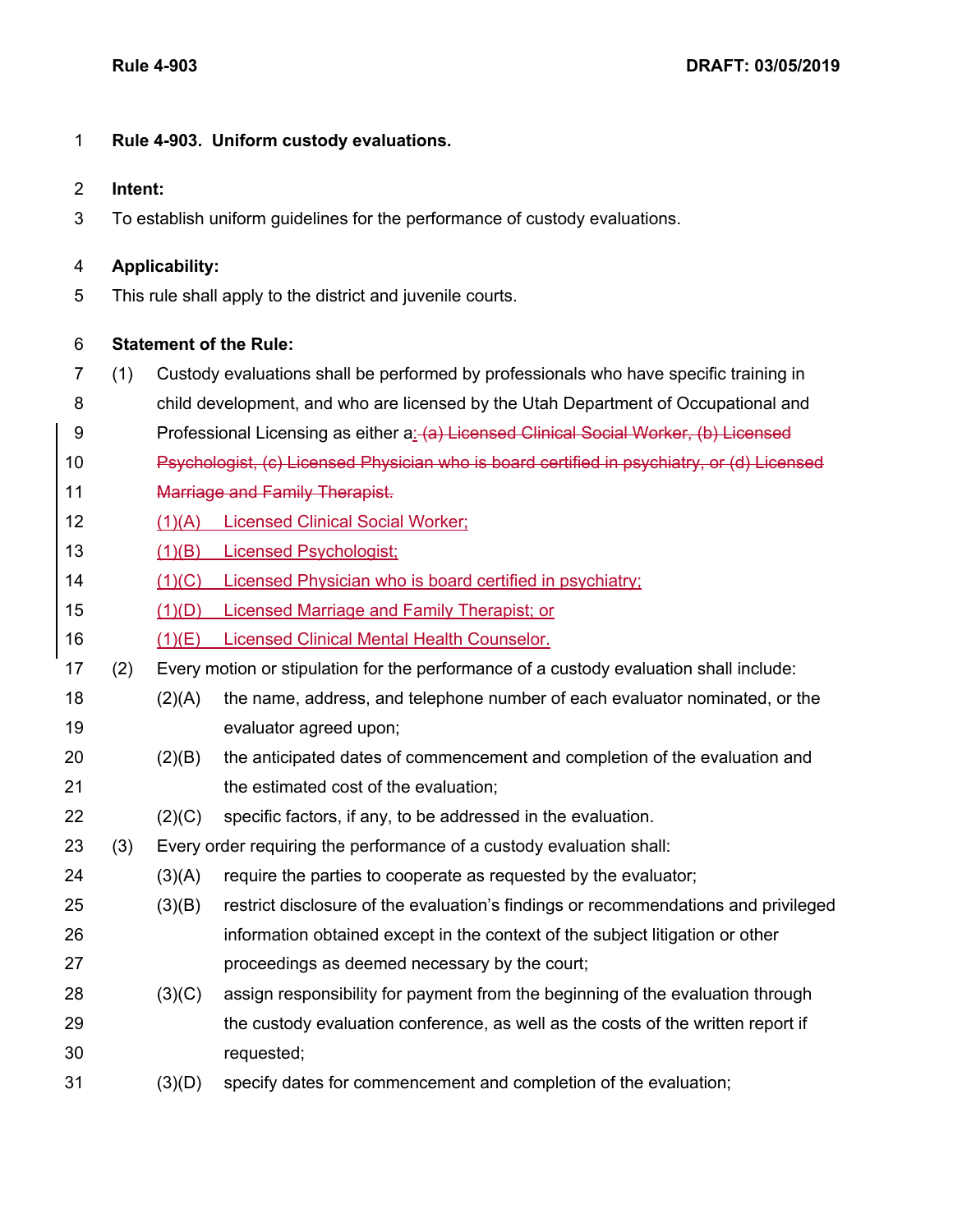**Rule 4-903 DRAFT: 03/05/2019**

| 32 |     | (3)(E) | specify any additional factors to be addressed in the evaluation;                            |
|----|-----|--------|----------------------------------------------------------------------------------------------|
| 33 |     | (3)(F) | require the evaluator to provide written notice to the court, counsel and parties            |
| 34 |     |        | within five business days of completion (of information-gathering) or termination            |
| 35 |     |        | of the evaluation and, if terminated, the reason;                                            |
| 36 |     | (3)(G) | require counsel and parties to complete a custody evaluation conference with the             |
| 37 |     |        | court and the evaluator within 45 days of notice of completion (of information               |
| 38 |     |        | gathering) or termination unless otherwise directed by the court so that evaluator           |
| 39 |     |        | may issue a verbal report; and                                                               |
| 40 |     | (3)(H) | require that any party wanting a written custody evaluation report give written              |
| 41 |     |        | notice to the evaluator within 45 days after the custody evaluation conference.              |
| 42 | (4) |        | The purpose of the custody evaluation will be to provide the court with information it can   |
| 43 |     |        | use to make decisions regarding custody and parenting time arrangements that are in the      |
| 44 |     |        | child's best interest. Unless otherwise specified in the order, evaluators must consider and |
| 45 |     |        | respond to each of the following-custody factors set forth in statute.                       |
| 46 |     |        | $(4)(A)$ the developmental needs of the child (including, but not limited to, physical,      |
| 47 |     |        | emotional, educational, medical and any special needs), and the parents'                     |
| 48 |     |        | demonstrated understanding of, responsiveness to, and ability to meet, those                 |
| 49 |     |        | needs.                                                                                       |
| 50 |     | (4)(B) | the stated wishes and concerns of each child, taking into consideration the child's          |
| 51 |     |        | cognitive ability and emotional maturity.                                                    |
| 52 |     | (4)(G) | the relative benefit of keeping siblings together;                                           |
| 53 |     | (4)(D) | the relative strength of the child's bond with the prospective custodians, meaning           |
| 54 |     |        | the depth, quality and nature of the relationship between a prospective custodian            |
| 55 |     |        | and child;                                                                                   |
| 56 |     |        | $(4)(E)$ previous parenting arrangements where the child has been happy and well             |
| 57 |     |        | adjusted;                                                                                    |
| 58 |     | (4)(F) | factors relating to the prospective custodians' character and their capacity and             |
| 59 |     |        | willingness to function as parents, including:                                               |
| 60 |     |        | $(4)(F)(i)$ parenting skills                                                                 |
| 61 |     |        | $(4)(F)(ii)$ co-parenting skills (including, but not limited to, the ability to facilitate   |
| 62 |     |        | the child's relationship with the other parent, and to appropriately                         |
| 63 |     |        | communicate with the other parent);                                                          |
| 64 |     |        | (4)(F)(iii) moral character;                                                                 |
| 65 |     |        | $(4)(F)(iv)$ emotional stability;                                                            |
|    |     |        |                                                                                              |